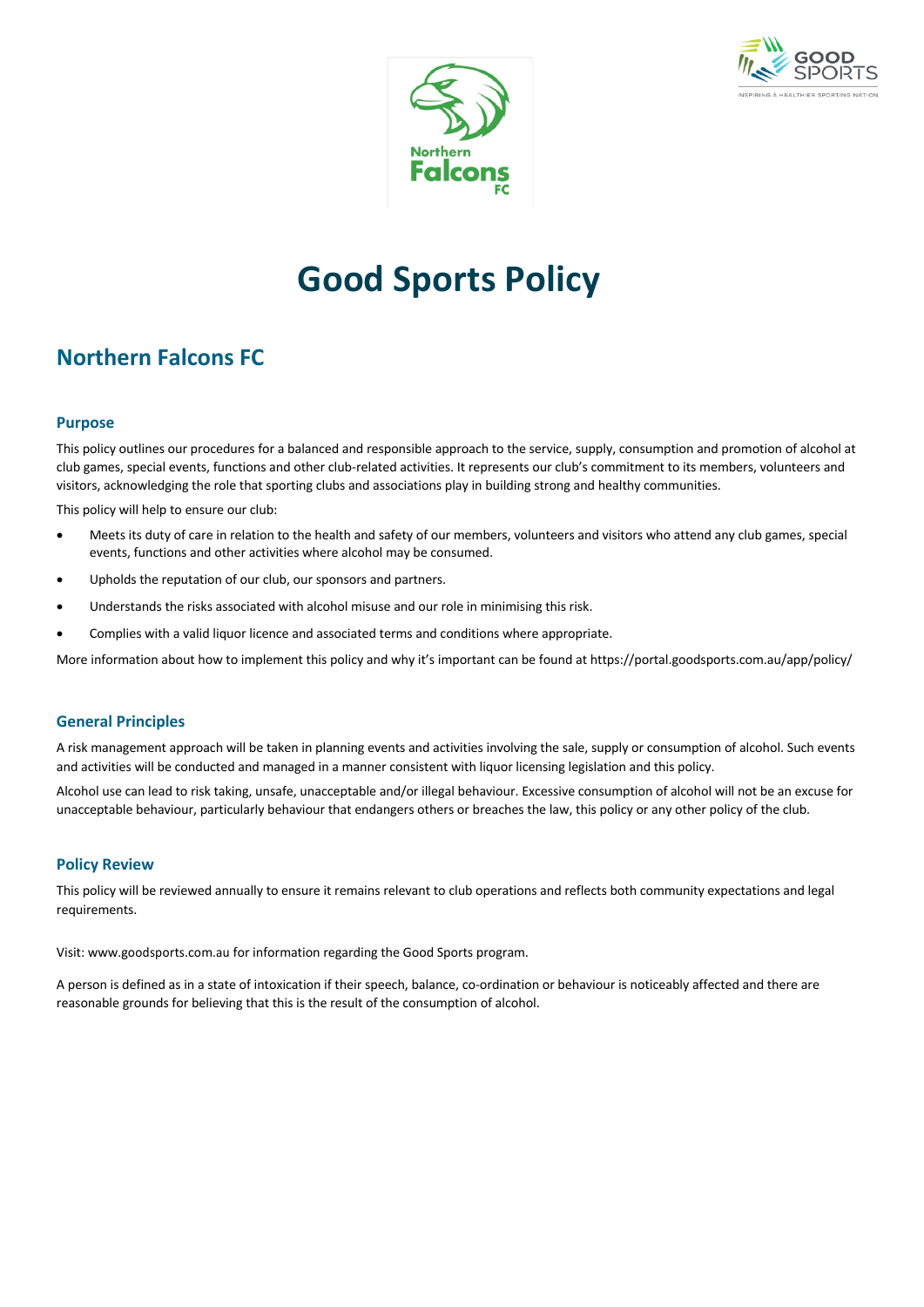## **Good Sports Policy Northern Falcons FC**



#### **Alcohol**

- Our club will ensure that servers of alcohol will not consume alcohol when on duty.
- Our club recognises that not all club members may drink alcohol. Our club will ensure that water is provided free of charge.
- Our club actively encourages the sale of alternative products to that of alcohol and will ensure that at least four non-alcoholic drinks and one low-alcoholic drink option are always available and priced at least 10% cheaper than the cheapest full-strength drink. Healthy drink options will be provided, where possible.
- Our club actively encourages the sale of alternative products to that of alcohol and will ensure that at least four non-alcoholic drinks and one low-alcoholic drink option are always available and priced at least 10% cheaper than the cheapest full-strength drink. Healthy drink options will be provided, where possible.
- Excessive or rapid consumption of alcohol is not encouraged. This means we do not conduct happy hours, cheap drink promotions or drinking competitions.
- Excessive or rapid consumption of alcohol is not encouraged. This means we do not conduct happy hours, cheap drink promotions or drinking competitions.
- Excessive or rapid consumption of alcohol is not encouraged. This means we do not conduct happy hours, cheap drink promotions or drinking competitions.
- Our club will encourage safe celebrations and events by not conducting 'all you can drink' functions.
- Our club will encourage safe celebrations and events by not providing alcohol-only drink vouchers for functions.
- The service of double measures of spirits is discouraged.
- Substantial food (requiring preparation and/or heating) will be available when alcohol is available for more than 90 minutes and more than 15 people are present. Healthy food options will be provided, where possible.

#### **Education**

• Our club will provide an opportunity for coaches, officials, members and volunteers to be educated about the risks and harms associated with alcohol.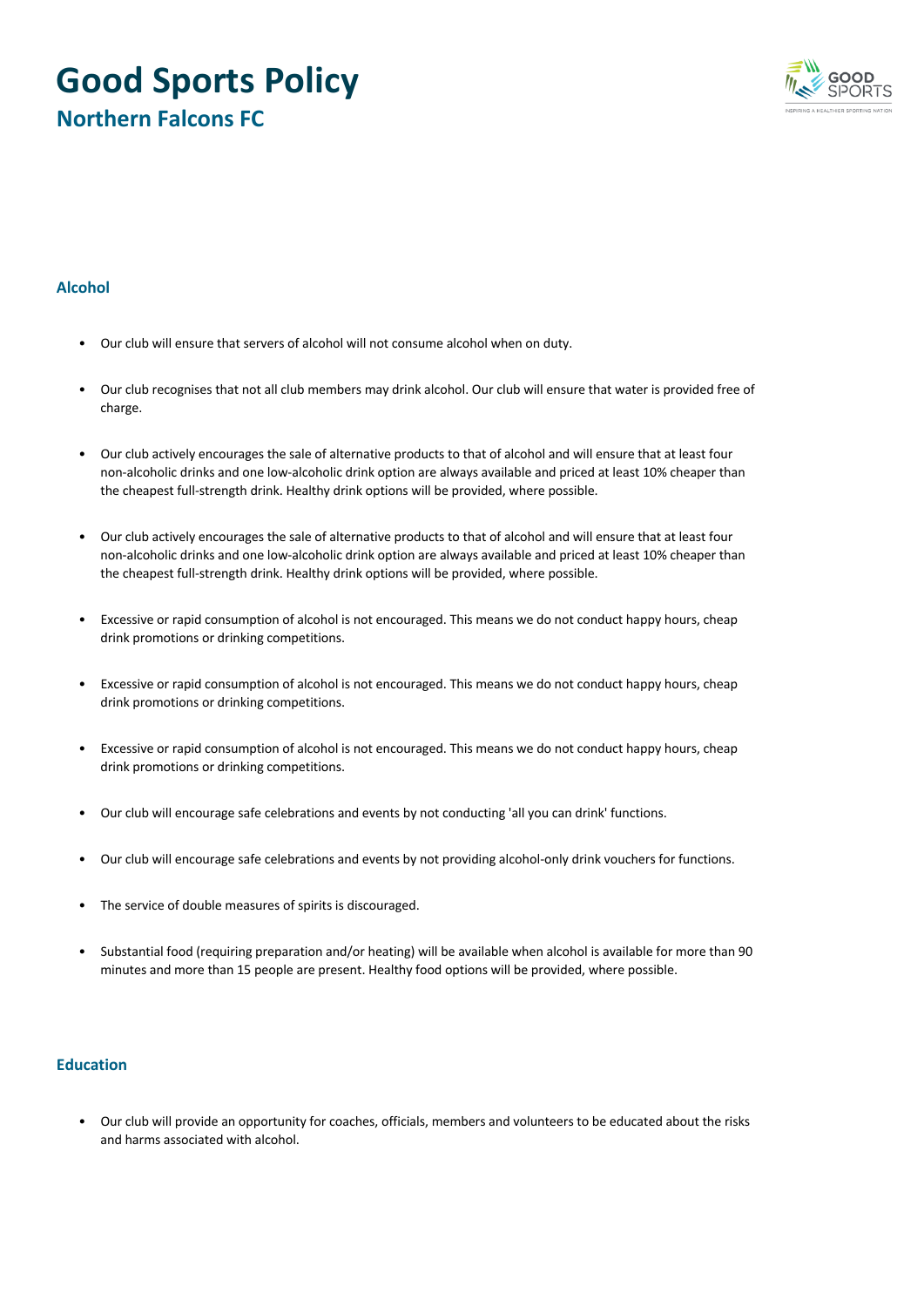# **Good Sports Policy Northern Falcons FC**



#### **Leading by example**

- Our club will avoid providing awards (e.g., at end of season presentations) and fundraising prizes that have an emphasis on alcohol as a reward.
- When promoting events, the club will adopt the practices of safe celebrations by:
	- Not overemphasising the availability of alcohol or referring to the amount of alcohol available
	- Not encouraging rapid drinking or excessive drinking
	- Giving equal reference to the availability of non-alcoholic drinks
	- Displaying a clear start and finish time for the function
	- Including a safe transport message, where possible and relevant.
- Our club will monitor and ensure any club trips, particularly end of season player trips, strictly adhere to responsible behaviour and alcohol consumption in accordance with the principles of this policy and the values of the club.
- Our club recognises that driving under the influence of alcohol and/or drugs is hazardous to individuals and the wider community. Accordingly, we ask that all attendees at our functions plan their transport requirements to ensure they arrive home safely and prevent driving under the influence of alcohol.

#### **Licencing requirements**

- Our club will ensure that a current and appropriate liquor licence is maintained and will comply with our Liquor licence requirements and all applicable local by-laws.
- The club will comply with its' liquor licence requirements and all applicable local by-laws.
- Our club will ensure that alcohol is only served during the times specified in our liquor licence.
- Our club will ensure that only people aged 18 years or older serve alcohol.
- Alcohol will not be served to persons aged under 18 years.

Bar servers and committee members will ask for proof of age for anyone who looks 25 years old or younger.

Only photo ID's will be accepted as 'proof of age'.

- Intoxicated people will not be permitted to enter our club premises.
- Servers will follow Responsible Service of Alcohol training procedures when refusing service to an intoxicated person.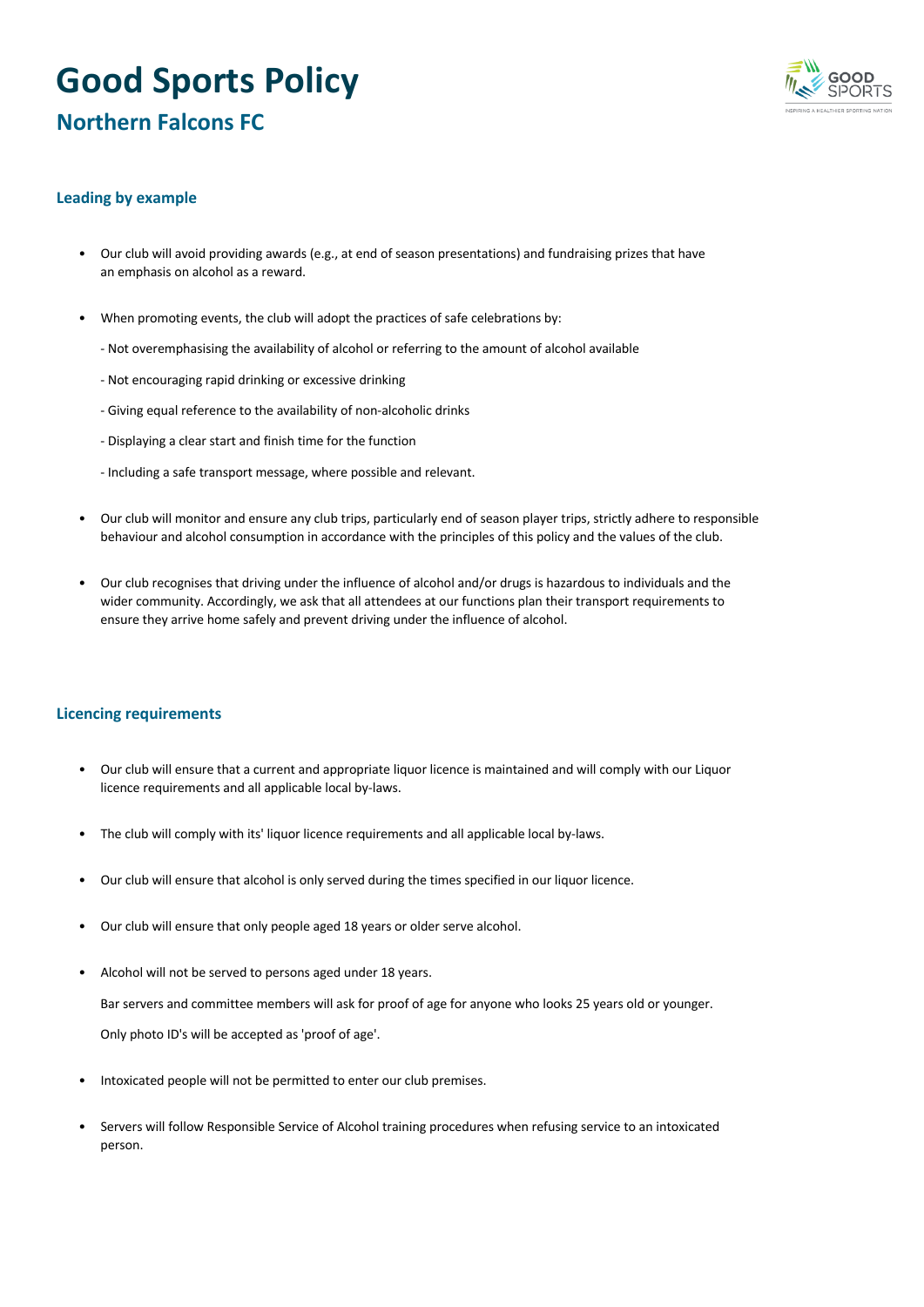# **Good Sports Policy**



## **Northern Falcons FC**

• If a person becomes intoxicated (and is not putting other people at risk with their behaviour) the person will not be served alcohol but will be provided with water and options for safe transport home from our club, where available.

If a person becomes intoxicated (and is putting other people at risk due to their behaviour) the person will be asked to leave our club premises immediately and offered safe transport options, where available. Police may also be contacted to remove the person, if required.

- Our club will ensure only Responsible Service of Alcohol (RSA) trained bar servers with current accreditations will serve alcohol.
- Our club will ensure an incident register will be maintained (at the bar/canteen) and any alcohol-related incidents will be recorded on the register.

#### **Process**

- Club committee members will uphold this policy and any non-compliance, particularly in regard to Licencing Laws, will be handled according to the following process:
	- Explanation of the policy to the person/people concerned, including identification of the section of policy not being complied with

- Continued non-compliance with the policy should be handled by at least two committee members who will use their discretion as to the action taken, which may include asking the person/ people to leave the facilities or function.

#### **Promotion & perception**

- Our club will ensure Good Sports merchandise is on display at our club.
- Our club will hold at least one Good Sports themed event or round each year.
- Our club will:

- Ensure this policy is easily accessible and will promote it via [our website, newsletters, social media, announcements during events and functions].

- Educate members, volunteers and visitors about our policy and the benefits of having such a policy.
- Pursue non-alcohol sponsorship and revenue sources.

- Actively demonstrate its attitude relating to the responsible use of alcohol and other drugs and promote positive messages through its social media platforms.

Actively participate in the Alcohol and Drug Foundation's Good Sports program with an ongoing priority to [achieve/maintain] the highest Good Sports accreditation.

• Our club will ensure this policy is easily accessible and will promote it via our website, newsletters, social media, announcements during events and functions.